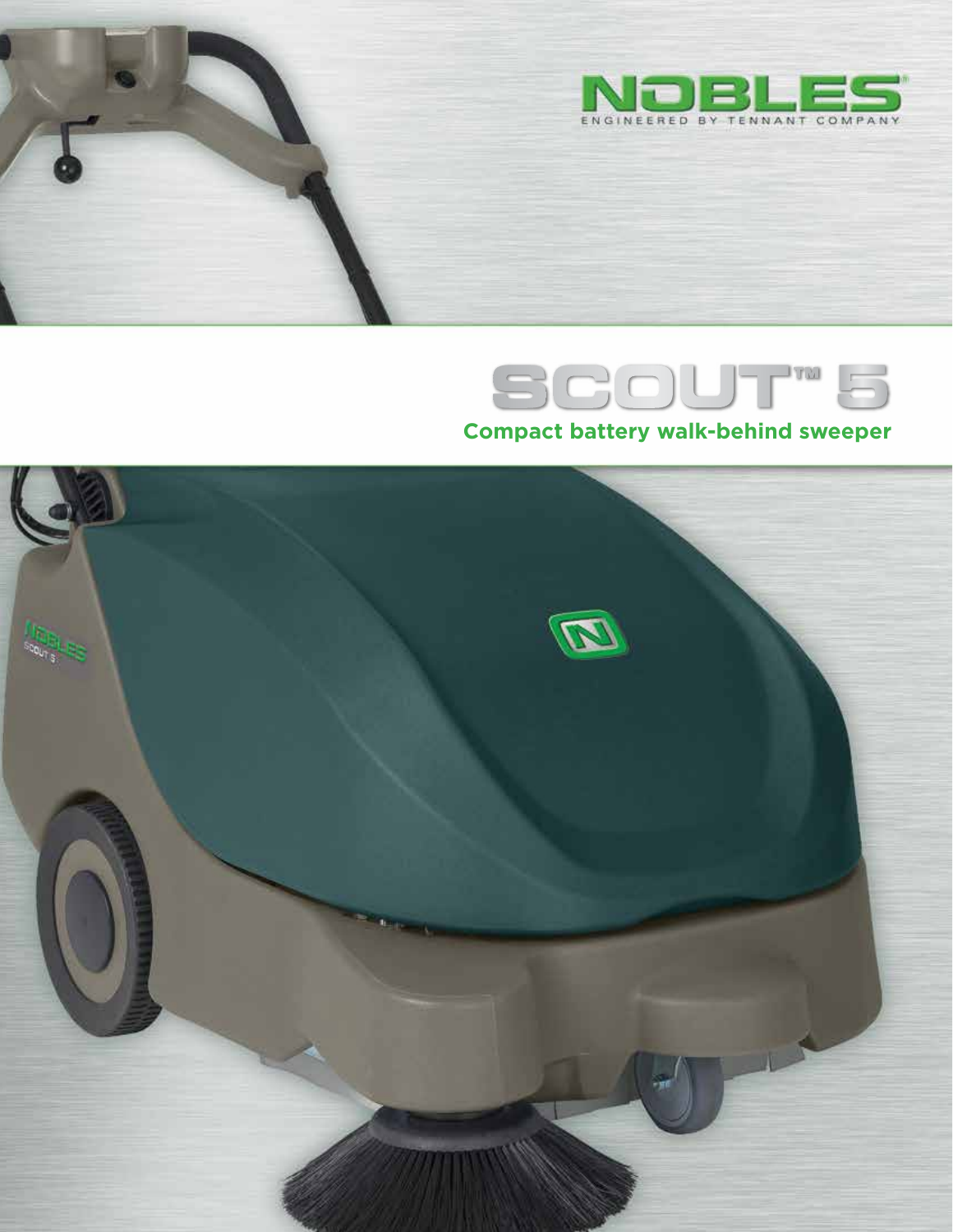# **Sweep smarter, not harder with the Nobles Scout-series sweepers**

## **The Scout™ 5**

#### It's Compact

The Scout 5's 24 in / 620 mm sweeping path is perfect for tight spaces and sweeping around clothing racks or retail displays.

#### It's Flexible

The Scout 5 is well suited for indoor and outdoor cleaning on hard and soft floor surfaces. Battery operation and broom drive makes cleaning simple anytime, anywhere.

#### It's Durable

Major components field-proven in commercial applications for multiple years. Durable roto-molded design is backed by a 2-year, TennantTrue® warranty, and side brushes are protected by brush bumper.

#### It's Easy

Simple, no-tool side brush adjustments and easy-to-use operation mean less time training and more time cleaning. The adjustable, ergonomically designed handle makes operator comfort a priority.



## **Four no-nonsense features**

**Side brush reaches** into corners and edges and can be adjusted to your floor surface for optimal cleaning.



**2.** Sealed, maintenancefree batteries make owning a Scout 5 simple and safe.

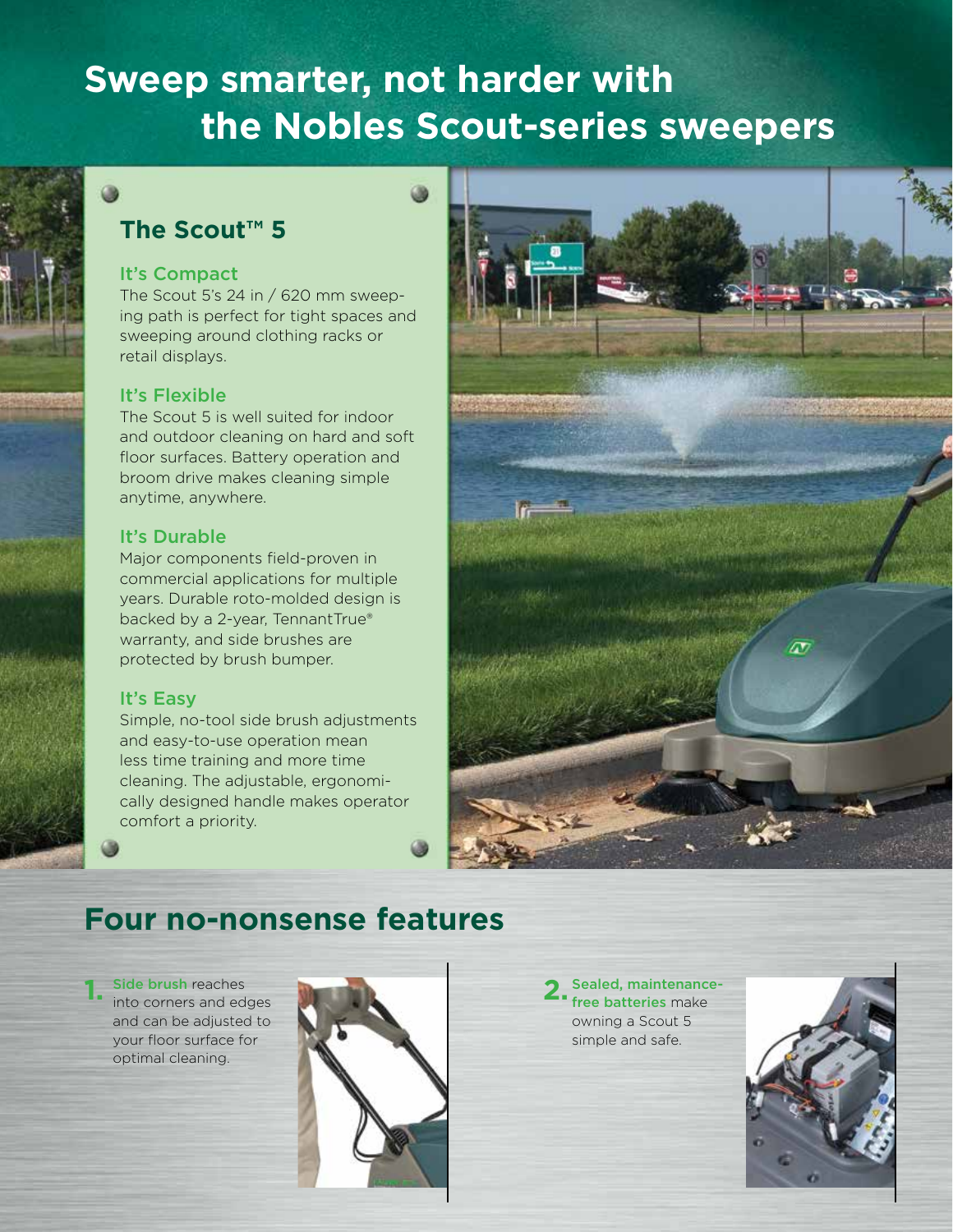

### TwinMax™ Sweeping Technology

Equipped with TwinMax sweeping technology, the Scout™ 5 cleans your floors in a single pass. The twin, counter-rotating brushes combine overthrow and direct sweeping principles to capture large and small debris with one machine.



TwinMax technology is designed for sweeping multiple surfaces in both indoor and outdoor environments, giving you maximum versatility for anytime, anywhere cleaning.

## **3.** Tennant*True*' brushes<br>are designed to fit

are designed to fit your machine and deliver optimal cleaning performance. Chevron bristle pattern and TwinMax technology work together to pick up more debris in a single pass.



**4.** Adjustable, ergonomi-cally designed handle increases operator comfort.